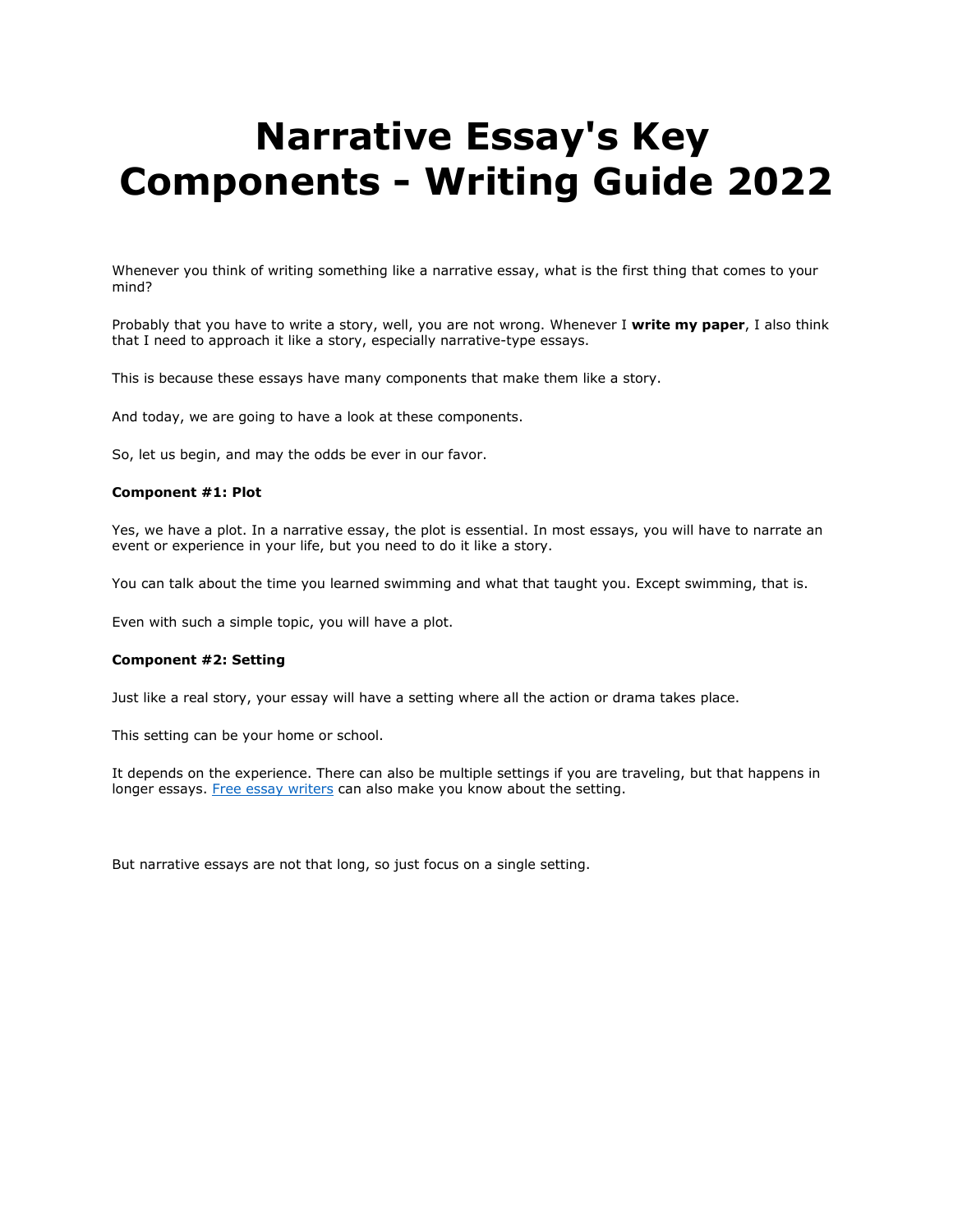

## **Component #3: Characters**

The main character of the tale will be the [essay writer.](https://essaywriternow.com/) But there will be others as well. Your secondary characters can include your friends or your family, or both.

Again, this depends on the story itself. But try not to add too many characters. You can mention them in passing, but as these essays are small in length, it is best to have only 1 or 2 secondary characters.

## **Component #4: Conflict**

Of course, there will be a conflict in your story. A problem that needs solving. Or a relationship that needs to mend. Or even some inner growth.

Whatever you decide on, know that it needs to be something that you overcome.

For example, you can talk about the first time you apologized to someone and learned that maintaining a relationship is more important than your pride.

#### **Component #5: Theme**

The essay needs to have a purpose, something that drives it. So that would be the theme.

In the example above, the theme is personal growth. You overcame an obstacle and managed to learn something valuable in return.

Something that will stay with you for the rest of your life. A lesson. A moral.

You need to give a satisfactory conclusion through this theme.